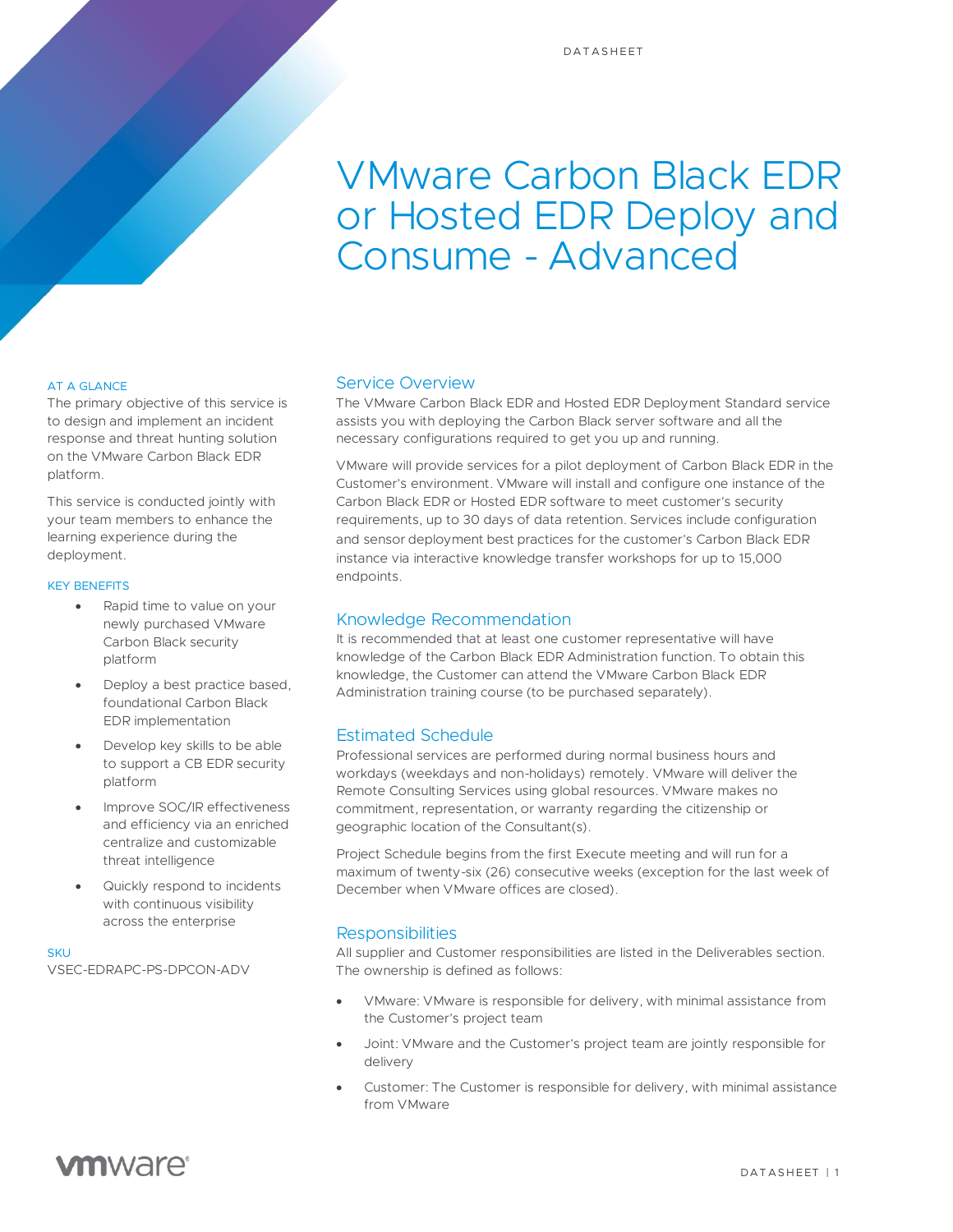# Project Scope

The project scope is defined as follows for Carbon Black EDR:

- Install up to one (1) CB EDR Server (not applicable for Hosted EDR customers)
- WebUI walkthrough
- Assist in deployment of up to two hundred (200) sensors
- Up to five (5) syslog/CEF for SIEM solution
- Up to one (1) supported network integration
- Integrate supported 3rd party threat intel feed
- Up to thirty (30) sensor groups and watchlists
- Up to thirty (30) alerts and watchlist hits

#### **Deliverables**

| ID               | <b>DESCRIPTION</b>                                          | <b>TOOL/DELIVERABLE</b>                                          | <b>PRIMARY</b><br><b>OWNER</b> | <b>COMMENTS</b>                                                                             |  |  |  |
|------------------|-------------------------------------------------------------|------------------------------------------------------------------|--------------------------------|---------------------------------------------------------------------------------------------|--|--|--|
| PHASE 1: PLAN    |                                                             |                                                                  |                                |                                                                                             |  |  |  |
| 1.1              | $Kick$ -Off<br>Meeting                                      | Solution Overview<br>presentation                                | Joint                          | Initial meeting to discuss<br>project scope, objectives,<br>impact assessment, and<br>teams |  |  |  |
| 1.2              | Review<br>Datasheet                                         |                                                                  | <b>CUSTOMER</b>                | Understand service<br>assumptions, scope, and<br>completion criteria                        |  |  |  |
| 1.3              | Validate Pre-<br>Installation<br>Requirements               | Operating<br>Environment<br>Requirements (OER)<br>document       | VMWare                         | Minimum system<br>requirements                                                              |  |  |  |
| 1.4              | Review<br>Change<br>Management<br>Strategy                  |                                                                  | <b>CUSTOMER</b>                | Customer determines a<br>change management<br>process for agent testing<br>and installation |  |  |  |
| PHASE 2: EXECUTE |                                                             |                                                                  |                                |                                                                                             |  |  |  |
| 2.1              | Installation &<br>Configuration<br>of Application<br>Server | Install up to one (1)<br>Carbon Black EDR<br>Server              | Joint                          | Install and configure<br>application server<br>components as necessary                      |  |  |  |
| 2.2              | Pilot<br>Deployment                                         | Deploy up to two<br>hundred (200)<br>Carbon Black EDR<br>sensors | <b>CUSTOMER</b>                | Customer defines an end-<br>user communication plan for<br>pilot user community             |  |  |  |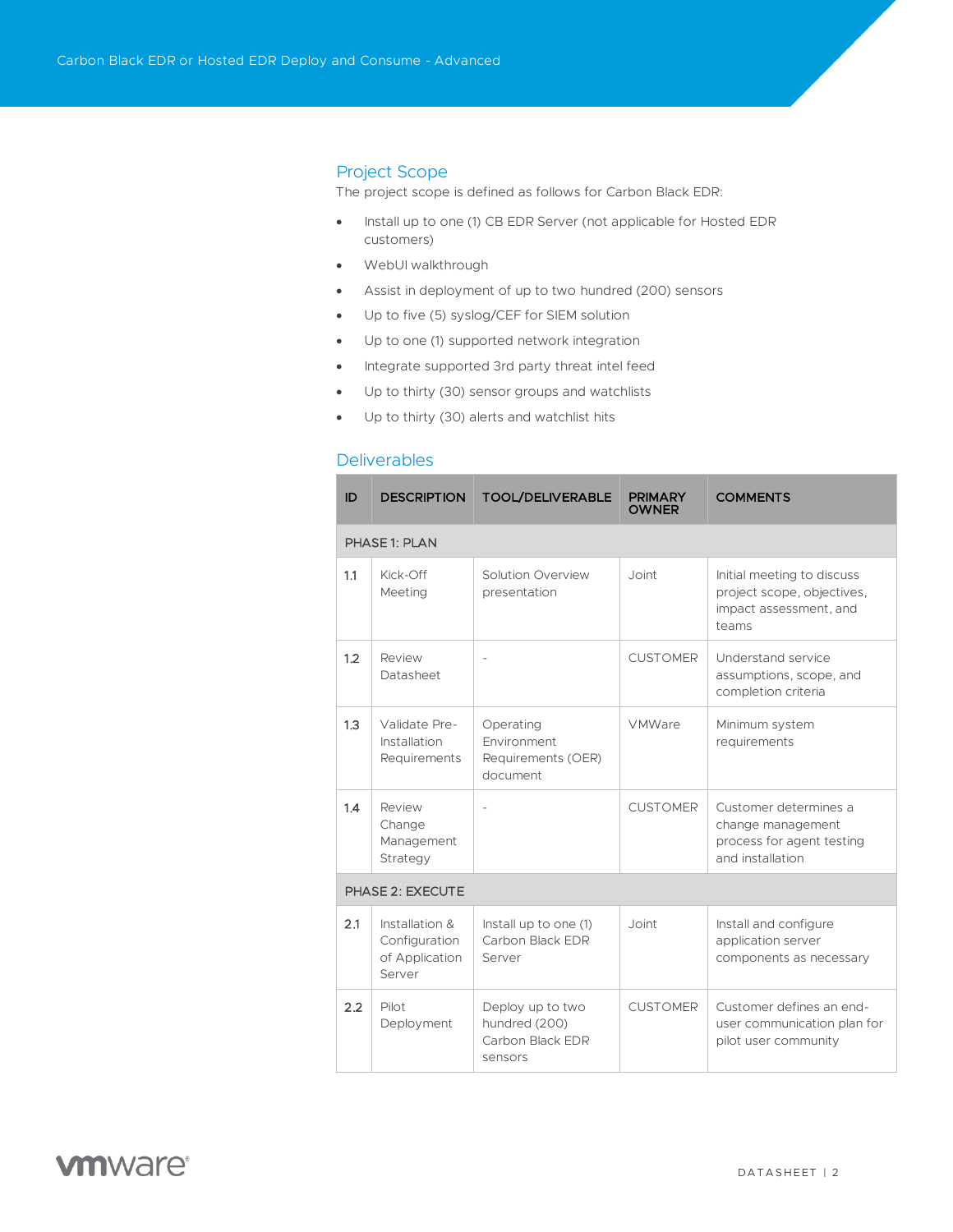| 2.3            | Configuration<br>Assistance         | Create up to thirty<br>(30) sensor groups<br>and watchlists<br>Up to five $(5)$<br>syslog/CEF for SIEM<br>solution<br>Up to one (1)<br>supported network<br>integration | Joint           | Assist analyzing event data,<br>define threat intelligence and<br>watchlists |  |  |  |
|----------------|-------------------------------------|-------------------------------------------------------------------------------------------------------------------------------------------------------------------------|-----------------|------------------------------------------------------------------------------|--|--|--|
| 2.4            | Publish<br>Adoption<br>Guide        | Product adoption<br>document                                                                                                                                            | <b>VMware</b>   | High-level operational quide                                                 |  |  |  |
| 2.5            | Production<br>Deployment            | Deploy remaining<br>Carbon Black EDR<br>sensors                                                                                                                         | <b>CUSTOMER</b> | Customer deploys solution<br>to production endpoints                         |  |  |  |
| 2.6            | Alerts and<br><b>Watchlist Hits</b> | Review and triage up<br>to thirty (30) alerts<br>and watchlist hits                                                                                                     | Joint           | Assist with alert notifications<br>and triage                                |  |  |  |
| Phase 3: CLOSE |                                     |                                                                                                                                                                         |                 |                                                                              |  |  |  |
| 3.1            | Customer<br>Support<br>Transition   | Project closure email                                                                                                                                                   | <b>VMware</b>   | Transition to support                                                        |  |  |  |

# Completion Criteria

The project is deemed complete upon ONE of the following criteria – whichever comes first:

- 1. Completion of all service deliverables in the Deliverables section.
- 2. After twenty-six (26) consecutive weeks from date the project is moved to Phase 2 Execute (Deliverable 2.1).
- 3. After 12 months from purchase date
- 4. If the services were purchased using PSO credits the services expire the same time the credits expire unless a credit extension is requested. Work with your Account Executive to determine a plan for all remaining credits on the account and request an extension*.*

# Out of Scope

The following are the out of scope items for this project.

General

- Installation and configuration of custom or third-party applications and operating systems on deployed virtual machines.
- Operating system administration including the operating system itself or any operating system features or components.
- Management of change to virtual machines, operating systems, custom or third-party applications, databases, and administration of general network changes within Customer control.

# **vm**ware<sup>®</sup>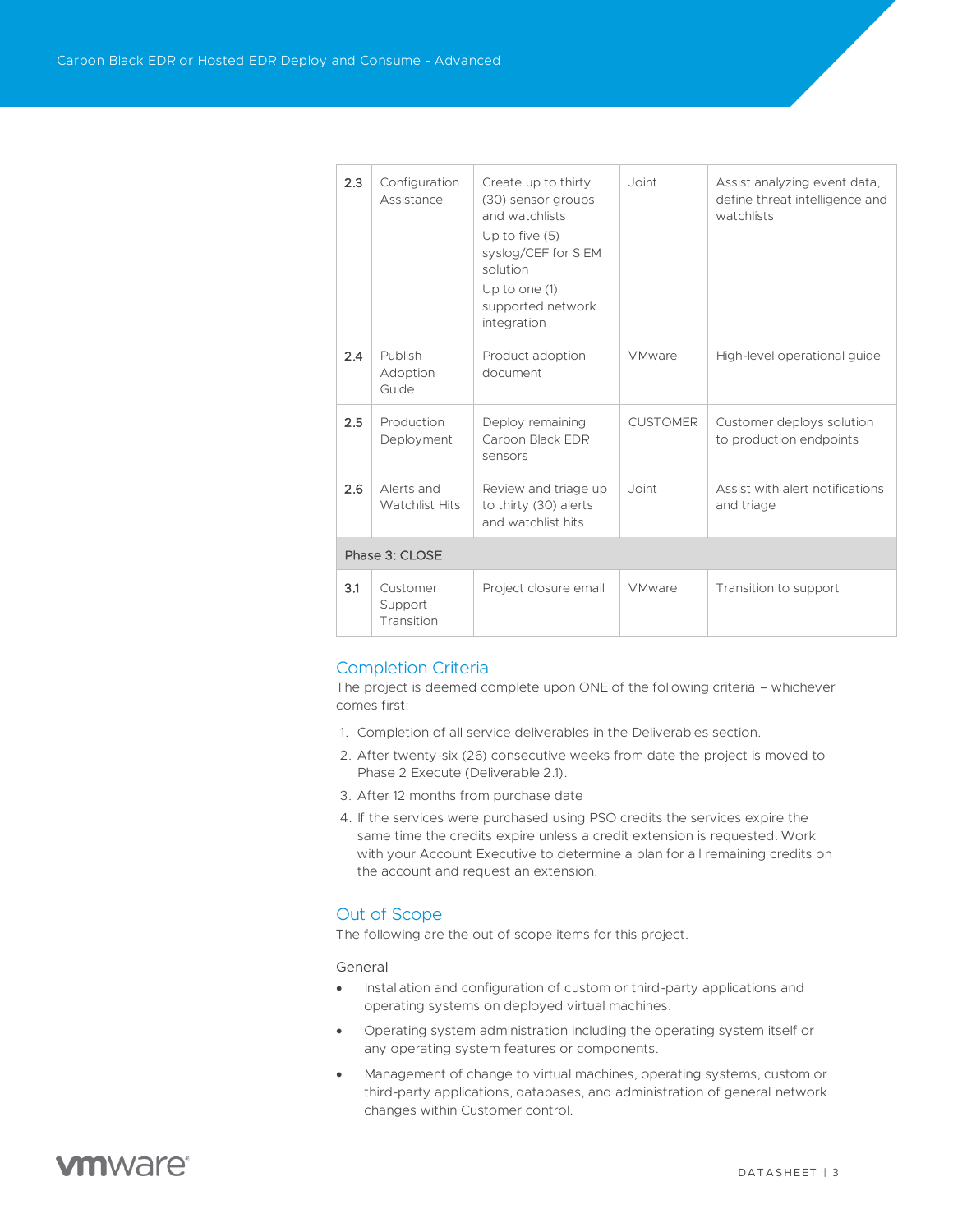- Remediation work associated with any problems resulting from the content, completeness, accuracy, and consistency of any data, materials, or information supplied by the Customer.
- Installation or configuration of VMware products not included in the scope of this document.
- Installation and configuration of third-party software or other technical services that are not applicable to VMware components.
- Configuration of VMware products used for the service other than those implemented for the mutually agreed to use cases.
- Customer solution training other than the defined knowledge transfer session.

#### Carbon Black EDR

- Remediation/removal of unauthorized, malicious, or unwanted files.
- Investigation and analysis of potential malware and threats.
- Configuring more than one administration console.
- Building of custom scripts or feeds.
- Performing custom threat feed configuration.
- Customer solution training other than the defined in scope services.
- Developing custom documentation.
- Troubleshooting integration or infrastructure issues when deemed to be non-Company product issues.

# **vm**ware<sup>®</sup>